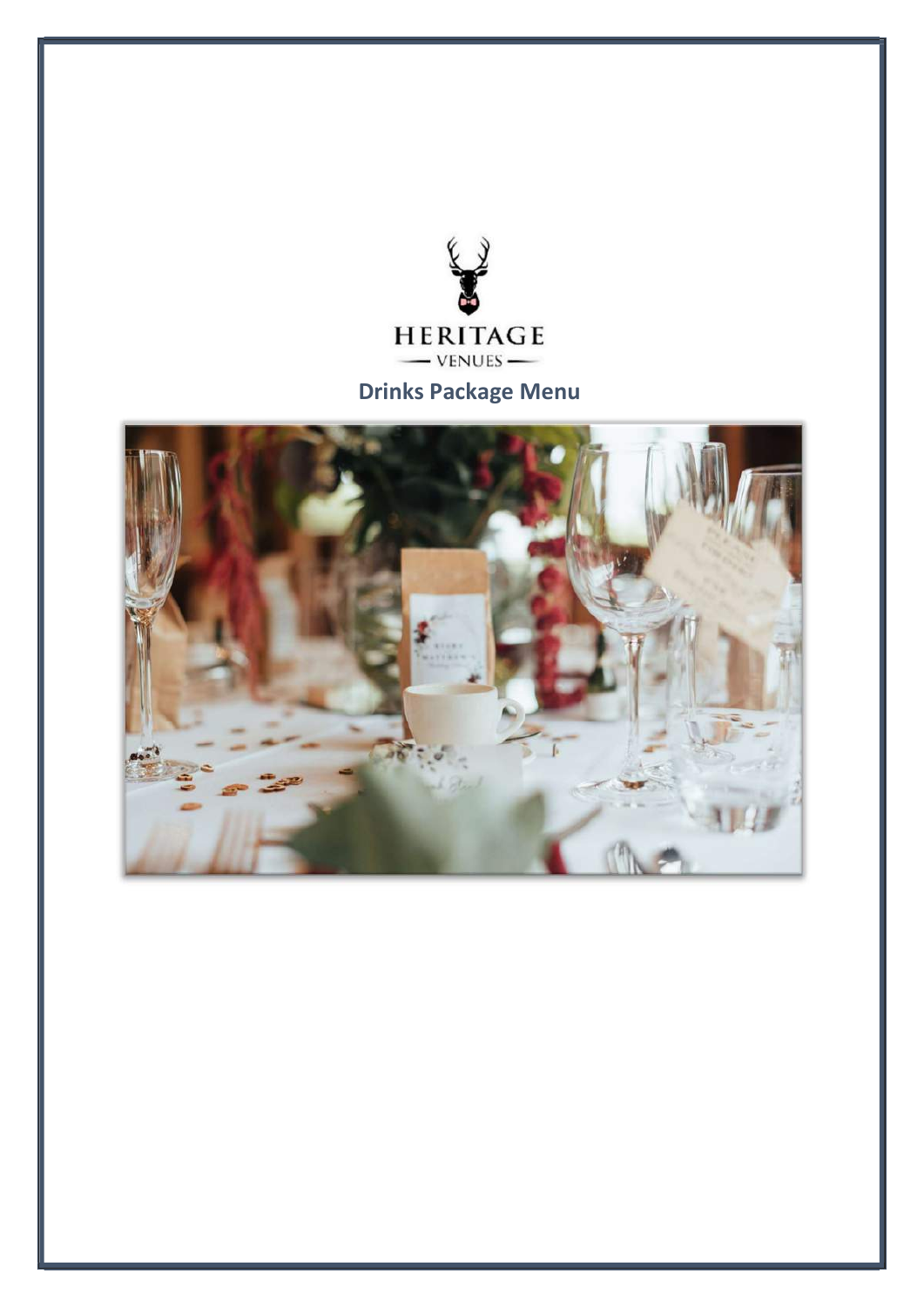# Drinks Package A

# Reception Drinks

## House Sparkling Wine (2 glasses per person)

Di Maria Prosecco DOC, Veneto, Italy OR

# Pimm's & Lemonade (2 glasses per person)

Served just the way it should be with summer fruit and mint OR

Mulled Wine or Mulled Cider (2 glasses per person) For Winter Weddings

If preferred, you may have a mixture of the above.

## Sparkling Elderflower and Orange Juice

## Meal Drinks

### **White**

# Bodegaza Sauvignon Blanc, Central Valley, Chile

Intense yellow in colour, with prominent aromas of peach and floral notes. In the mouth it is crispy, refreshing and long. OR

# Folonari Pinot Grigio, Veneto, Italy

The aroma of fragrant flowers of the wine is filled with fresh tones of apple, pear, tropical fruits and floral notes with a dry crisp taste, with hints of strawberry and rhubarb, pleasant dryness.

### OR

#### Divine Hope Chenin Blanc, Western Cape, South Africa

Pale yellow that shines with a gentle green reflection light. It is a fresh and lively tasting white wine filled with elegant aromas aroma of citrus fruits and fine white flower nuances.

### Rosé

## Folonari Pinot Grigio Rosé, Veneto, Italy

Clear pale salmon pink, light apple, pear, floral and tropical fruit aromas. Crisp and light-bodied, with a refreshing finish.

#### Red

## Bodegaza Merlot, Central Valley, Chile

Our red wine has a light ruby colour with aromas of fresh herbs and plums. Elegant with good balance. Its tannins are soft and mature. OR

## Sangiovese Berteletti, Piemonte, Italy

Ruby red colour, dry taste with a pleasantly fruity back taste.

## OR

## Afrikan Ridge Pinotage, Western Cape, South Africa

Dark fruit aromas and sweet spicy notes. Well structured, yet elegant and soft. The Pinotage grape being unique to South Africa.

## Bottled Mineral Still and Sparkling Water

## Toast Drink

Prosecco, Di Maria Prosecco DOC, Veneto, Italy (1 glass per person)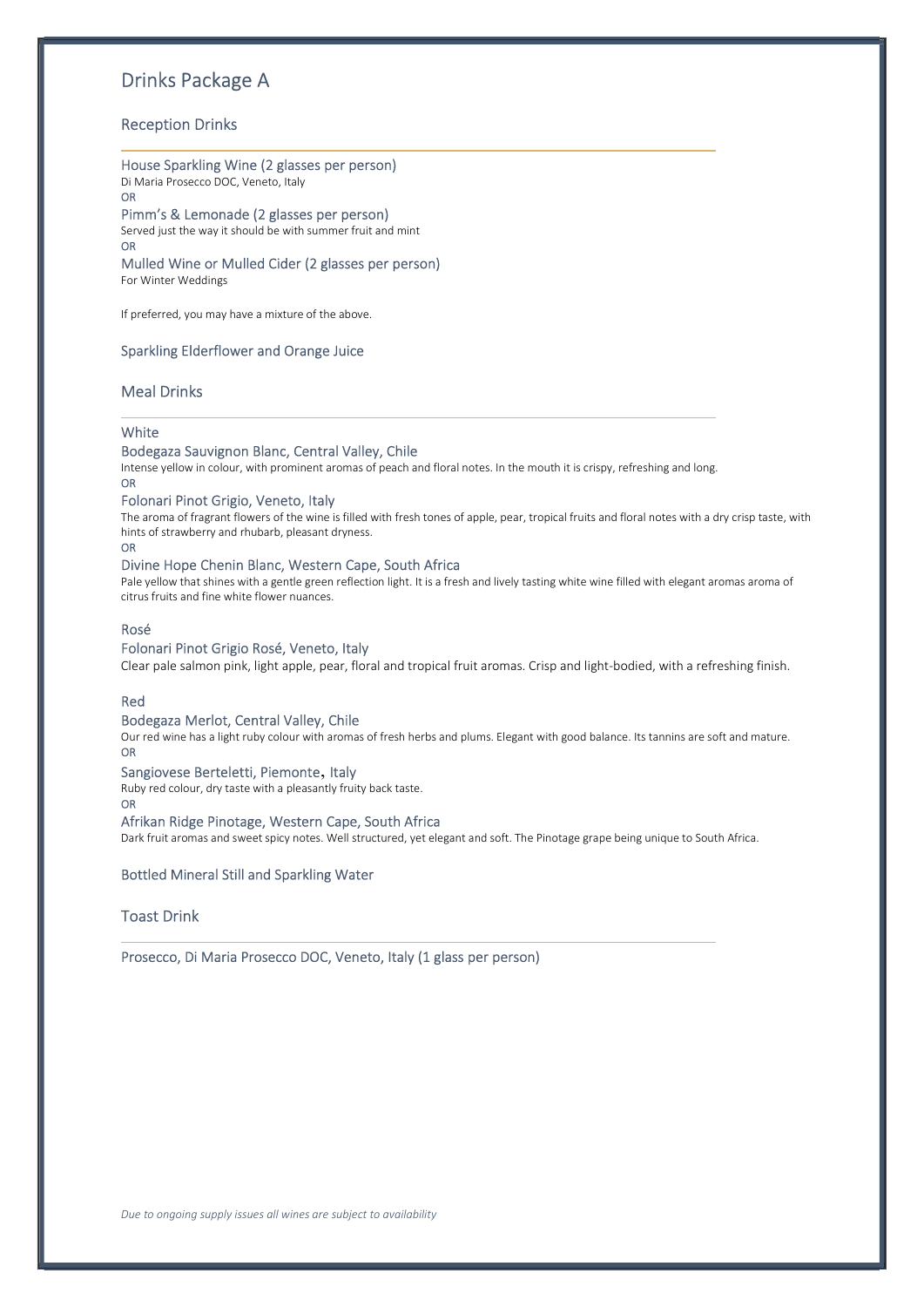# Drinks Package B

# Reception Drinks

# House Sparkling Wine (2 glasses per person)

Di Maria Prosecco DOC, Veneto, Italy OR

Pimm's & Lemonade (2 glasses per person) Served just the way it should be with summer fruit and mint OR

Bottled Lager (2 Bottles per person) Becks (4.8%), Stella (4.8%), Peroni (5.1%), Corona (4.5%), Bud (4.8%) OR

Mulled Wine or Mulled Cider (2 glasses per person) For Winter Weddings

If preferred, you may have a mixture of the above.

### Sparkling Elderflower and Orange Juice

## Meal Drinks

### **White**

## Viognier Domaine La Peiriere, Languedoc, France

Aromas of wild peach, apricots and white flowers. A delicate finish of dried fruits. a recently rediscovered variety native to Languedoc that thrives in hot climates. It is harvested at night in order to preserve its stoned fruit aromas.

OR

#### Paddling Duck Chardonnay, New South Wales, Australia

A beautiful, quite intense straw-yellow colour. Powerful nose, opening on scents of pears and vanilla. A lovely fresh wine, long and pleasing. Persistent finish enhanced by buttery flavours.

#### OR

#### South Island "Kiwi Style" Sauvignon Blanc

Top flight juice from the wonderful 2021 South African vintage. From the cool climate of Breede River Valley, this "kiwi" style sauvignon is a good alternative to the New Zealand one which is scarce this year.

## Rosé

### Reserve St Martin Pays d' Oc Syrah Rosé, France

Engaging raspberry flavours complimented by hints of strawberry. Fresh elegant and crisp.

#### Red

#### Paddling Duck Shiraz, New South Wales, Australia

A warm, robust style, with mature and expressive fruitiness. Tannins are well integrated and show the fullness of the ripe summer fruits. The display is silky, the finish is elegant with light liquorice flavours.

OR

#### Butcher of Buenos Aires Malbec, Mendoza, Argentina

Bursting with fruit, this supple Malbec has sumptuous notes of red cherries, raspberry and chocolate, enhanced by delicately silky tannins, discovered by Marcus the Butcher of Buenos Aires, whilst searching for his favourite amazing wine OR

## Pinot Noir Reserve St Martin Pays D' Oc

A fresh and elegant wine with soft and very supple tannins. The aromas vary from raspberry hints to morello cherries.

## Bottled Mineral Still and Sparkling Water

#### Toast Drink

## A. Bergere Selection Brut NV, Champagne, France (1 glass per person)

This blend has everything, elegance, roundness and floral fruity flavours, expressing the characteristics of the Bergere Champagne withChardonnay and Pinot Noir grapes for a well balanced finish.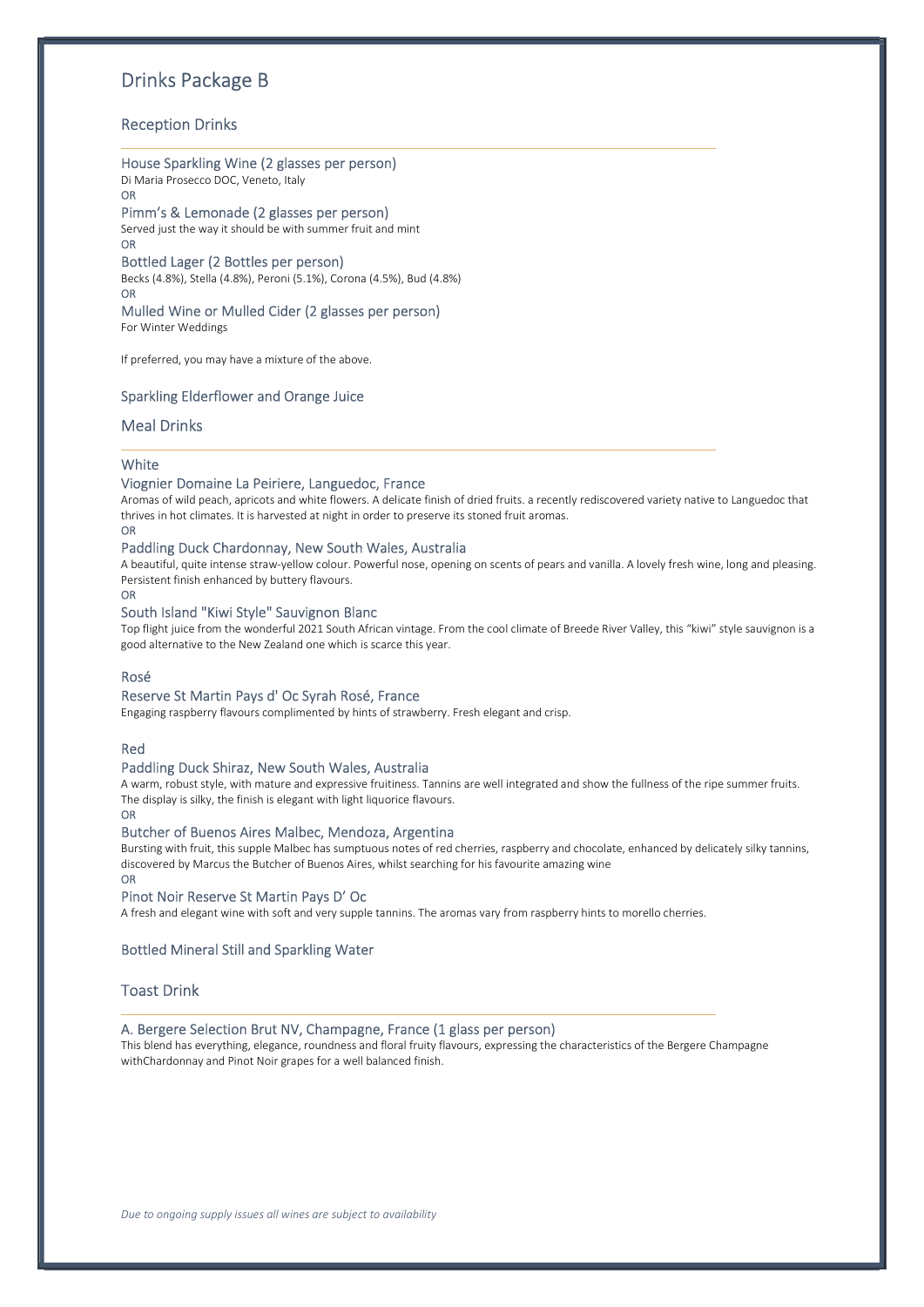# Drinks Package C

# Reception Drinks

#### A. Bergere Selection Brut NV, Champagne, France (2 glasses per person)

This blend has everything, elegance, roundness and floral fruity flavours, expressing the characteristics of the Bergere Champagne with Chardonnnay and Pinot Noir grapes for a well balanced finish.

OR

#### Pimm's & Lemonade (2 glasses per person)

Served just the way it should be with summer fruit and mint

OR

#### Bottled Lager (2 Bottles per person)

Becks (4.8%), Stella (4.8%), Peroni (5.1%), Corona (4.5%), Bud (4.8%) OR

#### Mulled Wine or Mulled Cider (2 glasses per person)

For Winter Weddings

OR

## Gin Bar (2 per person)

A selection of gins below for your guests to choose from and create their own drink.

Sipsmith Gin (41.6%) Larios Rose Gin (40%) Bathtub Gin (43.3%) Boodles British Gin (40%) Opihr Gin (40%) Hendricks Gin (41.4%) Mr. Hobb's Gin (45%) Bombay Sapphire Gin (40%) Sharish Gin (40%) Warner's Rhubarb Gin (40%) City of London Sloe Gin (28%)

If preferred, you may have a mixture of the above.

#### Sparkling Elderflower and Orange Juice

## Meal Drinks

#### **White**

#### Picpoul de Pinet Domaine de Creyssels, Languedoc, France

Increasingly trendy and fashionable on wine lists. Crisp and citrusy with subtle mineral and nutty overtones. A true find from the Languedoc. OR

#### Chablis Domaine de Vauroux, Burgundy, France

This is a distinctive, honest Chablis with apple and citrus character. It is not as dry as some, with gentler acidity on the palate. OR

#### Gavi Ca' Bianca, Piemonte, Italy

Pale gold colour with green tints. On the nose, it has a fine and fragrant bouquet with notes of white flowers, such as lilac and hawthorn, and fruit aromas of pear and citrus. On the palate, it is dry, clean, and fresh with persistent pear and citrus flavours and almonds on the finish.

#### Rosé

#### St. Tropez Rosé, Cotes de Provence, France

With a beautiful pink colour, this wine reveals all its freshness and its aromatic expression. The palate is lively giving an aromatic explosive sensation, combining notes of watermelon and citrus fruits. Fabulous with a beautifully flirty bottle.

## Red

### El Meson Crianza Rioja, Spain

This modern Tempranillo has lively red fruit, complemented by a touch of vanilla and spice, fine acidity and smooth tannins. A firm favourite.

#### OR

#### Primitivo Trulli IGP, Salento Puglia, Italy

The fantastic Primitivo grape reaches its peak in Southern Italy where it produces enticingly deep-coloured, flavour packed superb wines. In abundance, flavours of black cherries, prunes and spices, finished by a velvety elegance.

# OR

#### Chateau Bel Air 2016, Bordeaux, France

Deep and bright in colour, with pleasant aromas of ripe red berries. On the palate it is smooth and silky with well-balanced tannins. The finish is long and lingering.

## Bottled Mineral Still and Sparkling Water

## Toast Drink

#### A. Bergere Selection Brut NV, Champagne, France (1 glass per person)

This blend has everything, elegance, roundness and floral fruity flavours, expressing the characteristics of the Bergere Champagne with Chardonnay and Pinot Noir grapes for a well balanced finish.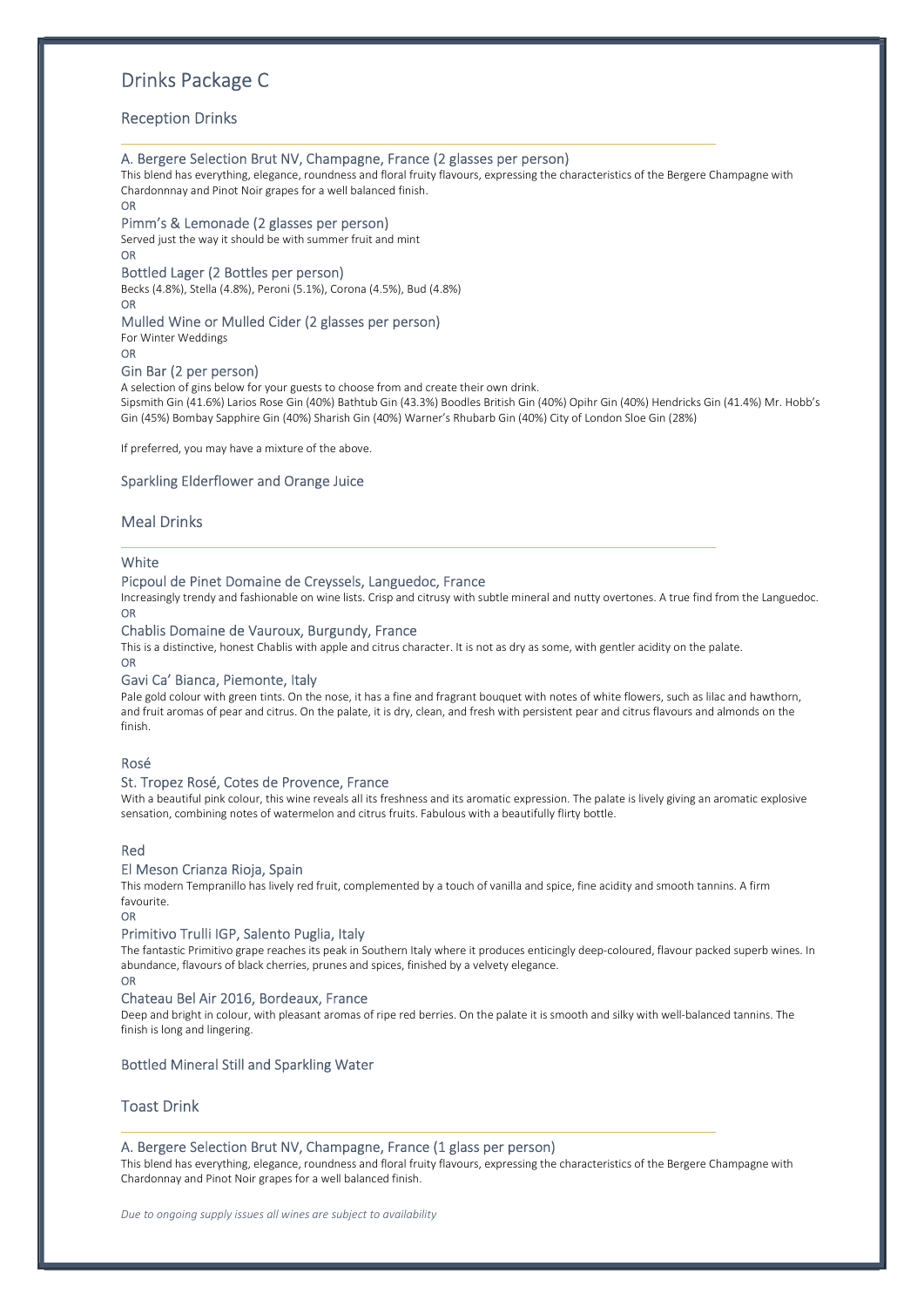# English Wines Drinks Package

## Reception Drinks

#### Heritage Brut English Sparkling Wine (2 glasses per person)

An award winning fizz! This light, refreshing sparkling wine is made in the traditional method and has delicate floral notes with hints of lemon, peach and toast

OR

#### Rebellion Lager (2 bottles per person)

Brewed locally in Marlow, this lager has won multiple awards for its refreshing taste

If preferred, you may have a mixture of the above.

## Sparkling Elderflower and Orange Juice

## Meal Drinks

#### Half a bottle of wine per person

#### **White**

#### Regatta, Stanlake Park Wine Estate

A crisp dry white wine with a soft spicy nose, floral hints and a clean herbaceous finish

#### Red

## The Reserve, Stanlake Park Wine Estate

Aged in Oak barrels for an average of 24 months, this red has a delicate bouquet of berry fruit and spicy hints, with velvety tannins and a smooth, lingering finish

## Bottled Mineral Still and Sparkling Water

## Toast Drink

#### Heritage Brut English Sparkling Wine (1 glass per person)

An award winning fizz! This light, refreshing sparkling wine is made in the traditional method and has delicate floral notes with hints of lemon, peach and toast

# Bespoke English Wines Drinks Package

You can now create a bespoke package with your favourite Stanlake Park wines to match your particular taste preferences. We recommend booking a tasting with the wine producers, Natalia and Nico who will be able to recommend their wines based on your chosen menu and advise availability.

As the wines vary in price, and to avoid limiting your choices, it is recommended that you taste the wines and then let us know your choices, and we will then be able to confirm the price of your package and arrange the wines for your day. A guide price for this package is included in the package price list, but may be subject to change depending on your choices.